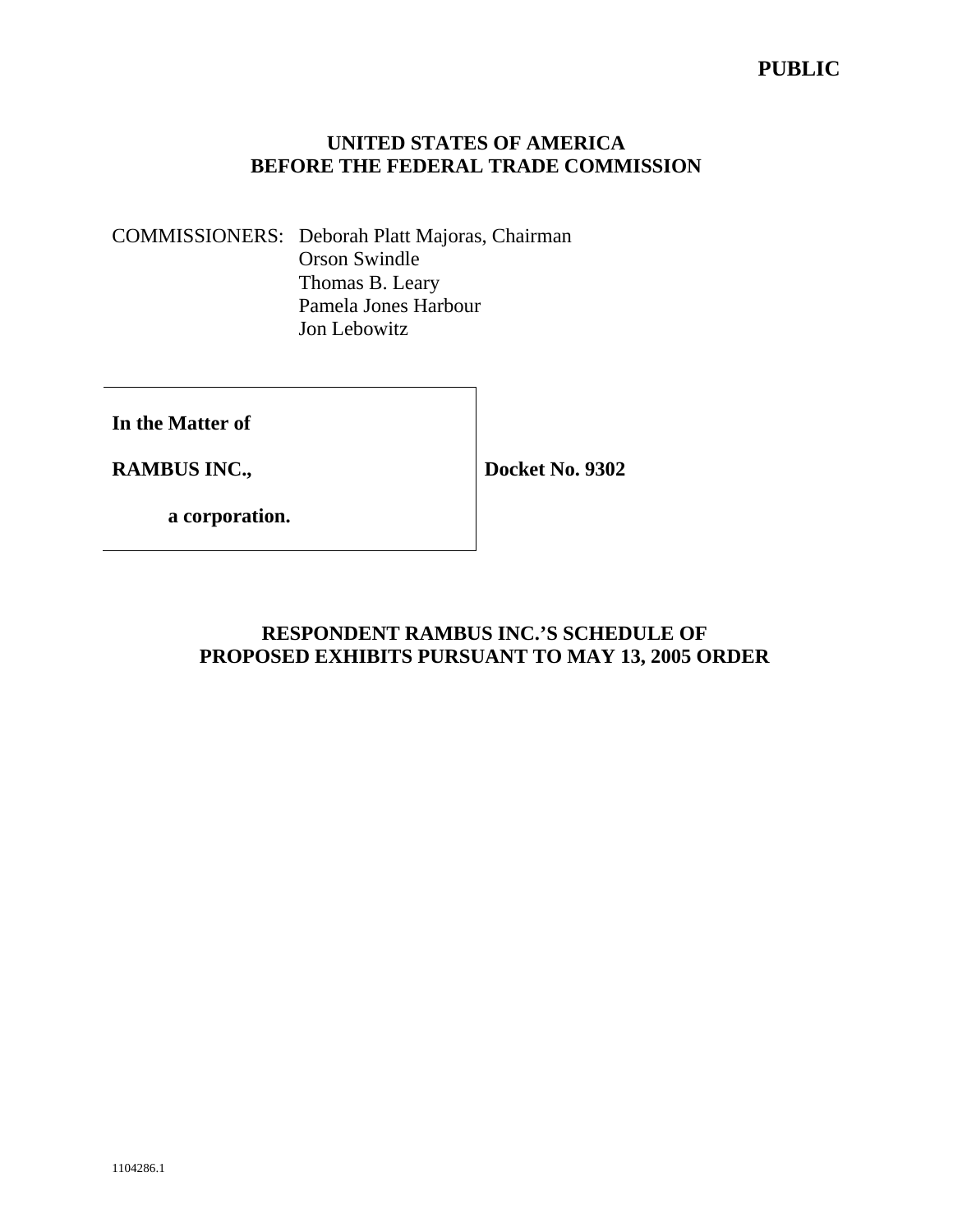Pursuant to the Order issued on May 13, 2005 granting (in part) Complaint Counsel's motion to reopen the record, Respondent Rambus Inc. ("Rambus") respectfully submits the attached Schedule of Proposed Additional Trial Exhibits. Copies of the exhibits identified in the Schedule have been lodged separately.

Rambus has not designated any portion of the transcripts of the live testimony presented at trial, as Complaint Counsel stated that they intended to offer the transcripts in their entirety. Rambus reserves its right to submit objections to inadmissible portions pursuant to the Commission's scheduling order.

DATED: June \_\_, 2005 Respectfully submitted,

\_\_\_\_\_\_\_\_\_\_\_\_\_\_\_\_\_\_\_\_\_\_\_\_\_\_\_\_\_\_\_ Gregory P. Stone Steven M. Perry Peter A. Detre MUNGER, TOLLES & OLSON LLP 355 South Grand Avenue, 35th Floor Los Angeles, California 90071-1560 (213) 683-9100

A. Douglas Melamed WILMER CUTLER PICKERING HALE AND DORR LLP 2445 M Street, N.W. Washington, D.C. 20037 (202) 663-6000

Attorneys for Respondent Rambus Inc.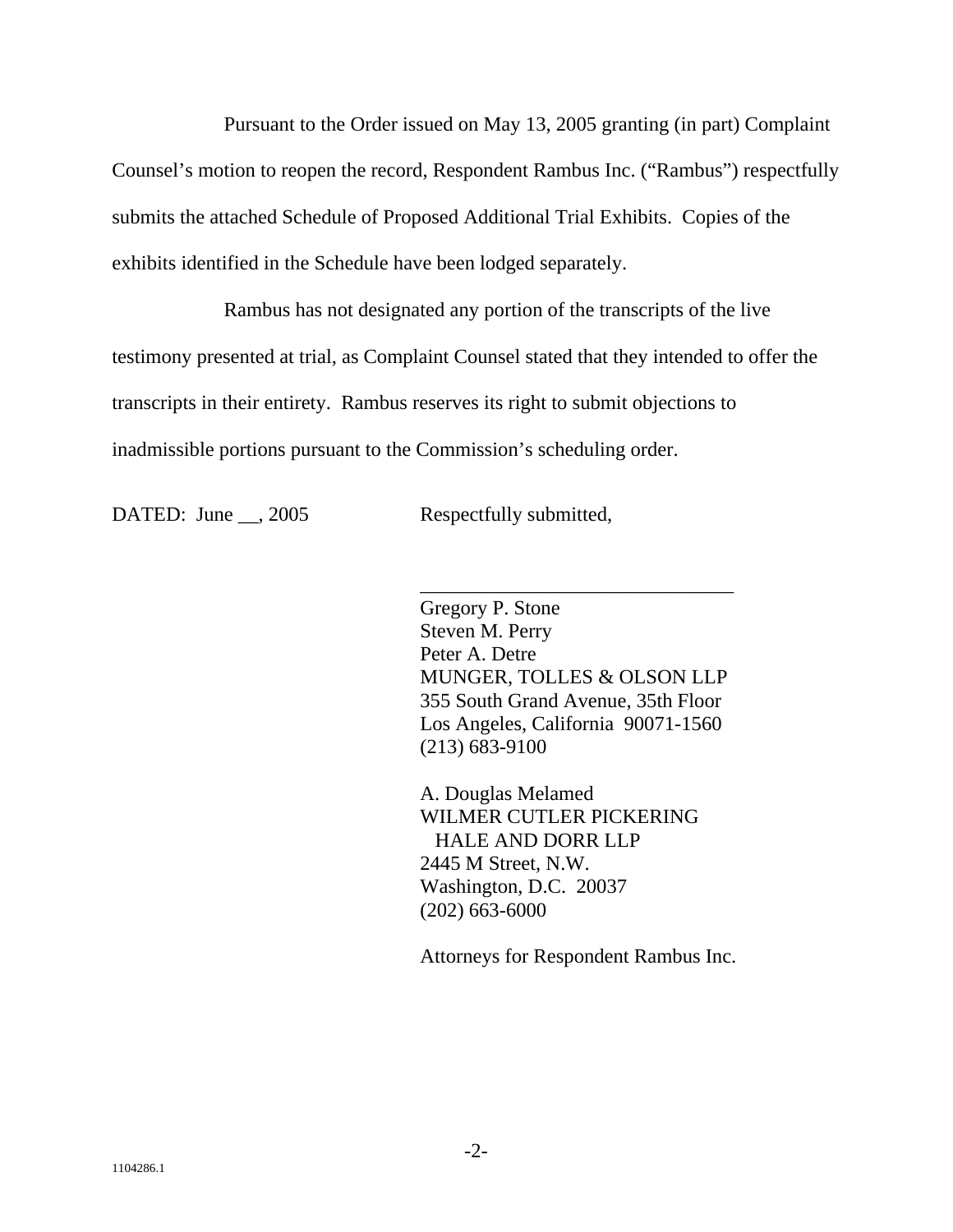## **RESPONDENT RAMBUS INC.'S SCHEDULE OF PROPOSED ADDITIONAL TRIAL EXHIBITS**

| <b>TRIAL EX.</b>      | <b>SUMMARY DESCRIPTION</b>                                                                                                                                                                                                                                             |
|-----------------------|------------------------------------------------------------------------------------------------------------------------------------------------------------------------------------------------------------------------------------------------------------------------|
| RX-2500<br>(DTX 3681) | Notes of 2/12/98 meeting with lawyers at the Cooley Godward law firm with<br>respect to patent licensing and document retention issues.                                                                                                                                |
| RX-2501<br>(DTX 3682) | Statement of services rendered by Cooley Godward firm in January-February<br>1998.                                                                                                                                                                                     |
| RX-2502<br>(DTX 3676) | Memorandum dated 3/19/98 provided to Rambus by Cooley Godward partner<br>Diane Savage to assist Rambus in its development of a document retention policy.                                                                                                              |
| RX-2503<br>(DTX 4028) | Rambus Document Retention Policy dated July 22, 1998.                                                                                                                                                                                                                  |
| RX-2504<br>(DTX 3686) | 7/22/98 presentation by Cooley Godward partner Dan Johnson to Rambus<br>managers regarding the need for a document retention policy and related litigation<br>concerns.                                                                                                |
| RX-2505<br>(DTX 4024) | Presentation prepared by Rambus Vice President Joel Karp and approved by Dan<br>Johnson regarding the document retention policy and the need for employees to<br>"Look for things to keep" and for "Reasons to keep it."                                               |
| RX-2506<br>(DTX 3708) | 1/15/01 email by Rambus CEO Geoff Tate stating that FTC had initiated<br>preliminary investigation and had requested that Rambus retain relevant<br>documents.                                                                                                         |
| RX-2507<br>(DTX 8012) | Gray Cary notes dated 2/1/00 describing interview of outside patent counsel<br>Lester Vincent and his practice of cleaning out his patent prosecution files upon<br>patent issuance.                                                                                   |
| RX-2508<br>(DTX 3791) | 2/1/00 cover letter by Lester Vincent transmitting a copy of many of his files to<br>Rambus General counsel Neil Steinberg.                                                                                                                                            |
| RX-2509<br>(DTX 3924) | 5/11/00 Gray Cary letter transmitting "seven boxes containing files of Lester<br>Vincent" to Rambus outside counsel Cecilia Gonzalez of Howrey Simon.                                                                                                                  |
| RX-2510<br>(DTX 3873) | 10/25/00 letter showing shipment by Howrey Simon to Gray Cary of "nonprivileged<br>Blakeley Sokoloff (Lester Vincent) documents."                                                                                                                                      |
| RX-2511<br>(DTX 3728) | 4/8/01 email by Rambus General Counsel Neil Steinberg to Rambus executives<br>communicating information that Lester Vincent's privileged files had been<br>misplaced for several months as a result of file transfers between the Gray Cary<br>and Howrey Simon firms. |
| RX-2512<br>(DTX 3694) | Joel Karp's "IP Top Level Goals" for "Q298."                                                                                                                                                                                                                           |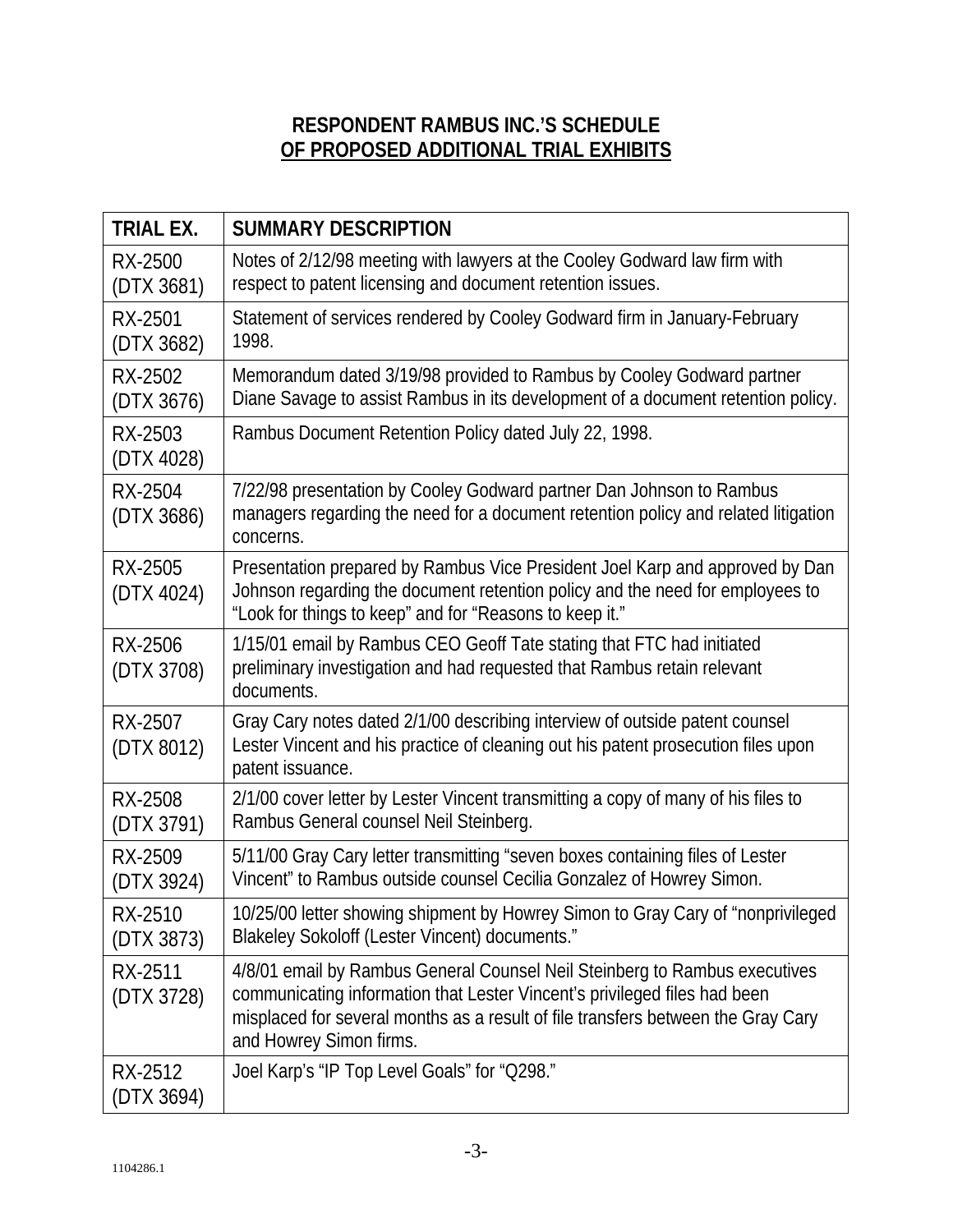| <b>TRIAL EX.</b>          | <b>SUMMARY DESCRIPTION</b>                                                                                   |
|---------------------------|--------------------------------------------------------------------------------------------------------------|
| RX-2513<br>DTX 3696)      | Joel Karp's "IP Q3'98 Goals (First Cut)."                                                                    |
| RX-2514<br>(DTX 3713)     | Joel Karp's "IP Q2'99 Goals – Final 3/29/99."                                                                |
| RX-2515<br>(DTX 4067)     | Joel Karp's "IP Q3'99 Goals – First Cut 6/27/99."                                                            |
| RX-2516<br>(PTX 9526)     | Video excerpts from 8/7/01 deposition of former Rambus Vice President Joel<br>Karp.                          |
| RX-2517                   | Paper copy of Karp 8/7/01 deposition excerpts contained in RX 2516.                                          |
| RX-2518<br>(PTX 9527)     | Video excerpts from 10/8/04 deposition of Mr. Karp.                                                          |
| RX-2519                   | Paper copy of Karp 10/8/04 deposition excerpts contained in RX 2518.                                         |
| $(RX-2520)$               | Paper copy of excerpts from 10/14/04 deposition of former Rambus Vice President<br>Allen Roberts (DTX 9011). |
| $(RX-2521)$               | Paper copy of excerpts from 11/23/04 deposition of Rambus outside counsel Dan<br>Johnson (DTX 9023).         |
| $(RX-2522)$<br>(PTX 9525) | Video excerpts from 11/23/04 deposition of Mr. Johnson.                                                      |
| $(RX-2523)$               | Paper copy of Johnson 11/23/04 deposition excerpts contained in RX 2522.                                     |
| (RX-2524)<br>(PTX 9503)   | Video excerpts from 2/26/04 deposition of former Rambus engineer Richard Barth.                              |
| $(RX-2525)$               | Paper copy of Barth 2/26/04 deposition excerpts contained in RX 2524.                                        |
| (RX-2526)<br>(PTX 9505)   | Video excerpts from 11/9/00 deposition of former Rambus employee Richard<br>Crisp.                           |
| (RX-2527)                 | Paper copy of Crisp 11/9/00 deposition excerpts contained in RX 2526.                                        |
| (RX-2528)<br>(PTX 9509)   | Video excerpts from 10/11/04 deposition of former Rambus in-house lawyer<br>Anthony Diepenbrock.             |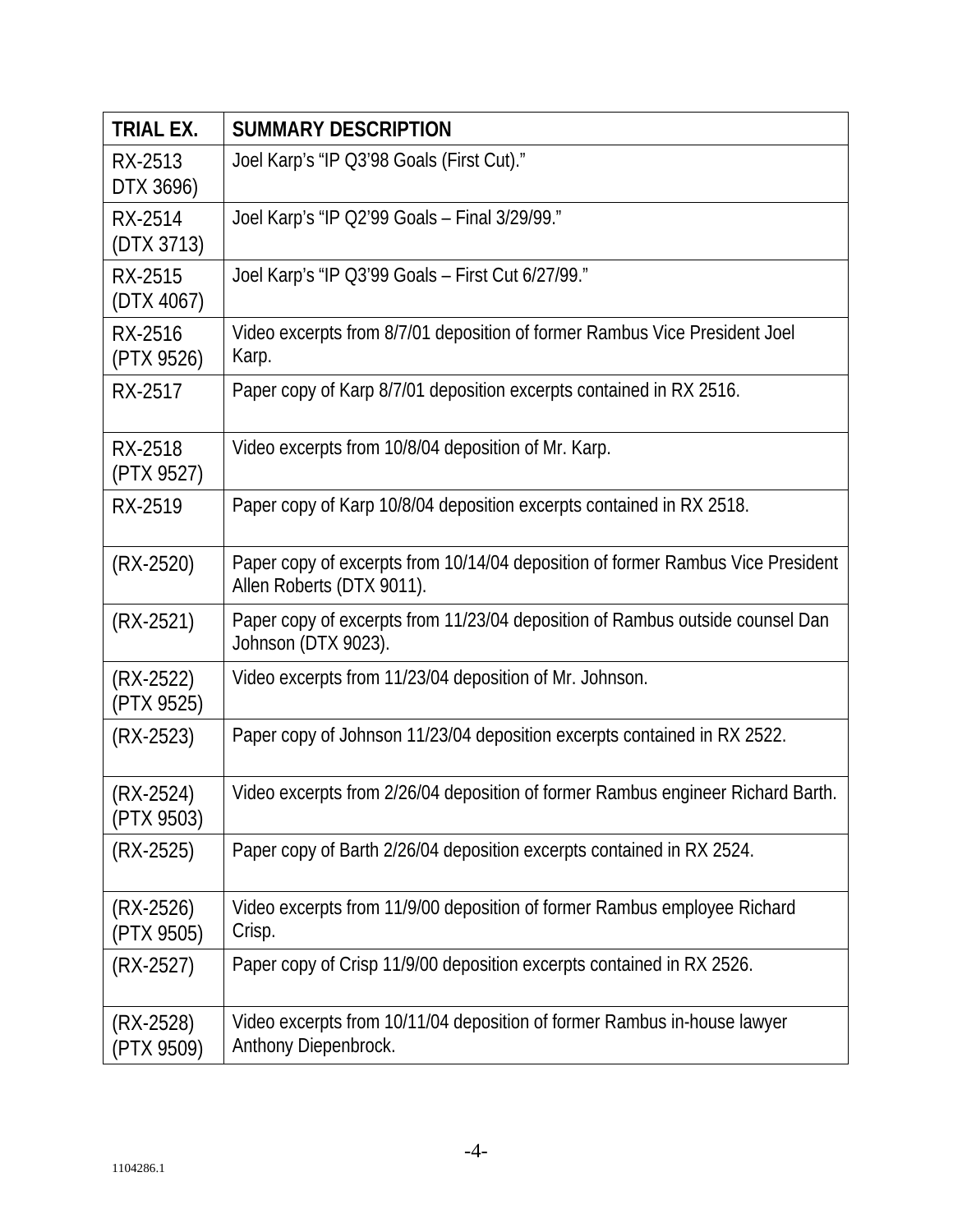| <b>TRIAL EX.</b>          | <b>SUMMARY DESCRIPTION</b>                                                                 |
|---------------------------|--------------------------------------------------------------------------------------------|
| $(RX-2529)$               | Paper copy of Diepenbrock 10/11/04 deposition excerpts contained in RX 2528.               |
| $(RX-2530)$<br>(PTX 9510) | Video excerpts from 10/9/01 deposition of former Rambus outside counsel Lester<br>Vincent. |
| $(RX-2531)$               | Paper copy of Vincent 10/9/01 deposition excerpts contained in RX 2530.                    |
| $(RX-2532)$<br>(PTX 9511) | Video excerpts from 10/15/04 deposition of Mr. Vincent.                                    |
| $(RX-2533)$               | Paper copy of Vincent 10/15/04 deposition excerpts contained in RX 2532.                   |
| $(RX-2534)$<br>(PTX 9514) | Video excerpts from 10/14/04 deposition of former Rambus Vice-President Allen<br>Roberts.  |
| $(RX-2535)$               | Paper copy of Roberts 10/14/04 deposition excerpts contained in RX 2534.                   |
| $(RX-2536)$<br>(PTX 9515) | Video excerpts from 5/28/04 deposition of Rambus Technical Director Craig<br>Hampel.       |
| $(RX-2537)$               | Paper copy of Hampel 5/28/04 deposition excerpts contained in RX 2536.                     |
| $(RX-2538)$<br>(PTX 9516) | Video excerpts from 8/1/01 deposition of Rambus's General Counsel Neil<br>Steinberg.       |
| $(RX-2539)$               | Paper copy of Steinberg 8/1/01 deposition excerpts contained in RX 2538.                   |
| $(RX-2540)$<br>(PTX 9517) | Video excerpts from 10/6/04 deposition of Mr. Steinberg.                                   |
| $(RX-2541)$               | Paper copy of Steinberg 10/6/04 deposition excerpts contained in RX 2540.                  |
| (RX-2542)<br>(PTX 9518)   | Video excerpts from 10/14/04 deposition of Rambus executive David Mooring.                 |
| $(RX-2543)$               | Paper copy of Mooring 10/14/04 deposition excerpts contained in RX 2542.                   |
| (RX-2544)<br>(PTX 9519)   | Video excerpts from 10/13/04 deposition of former Rambus outside counsel Peter<br>Leal.    |